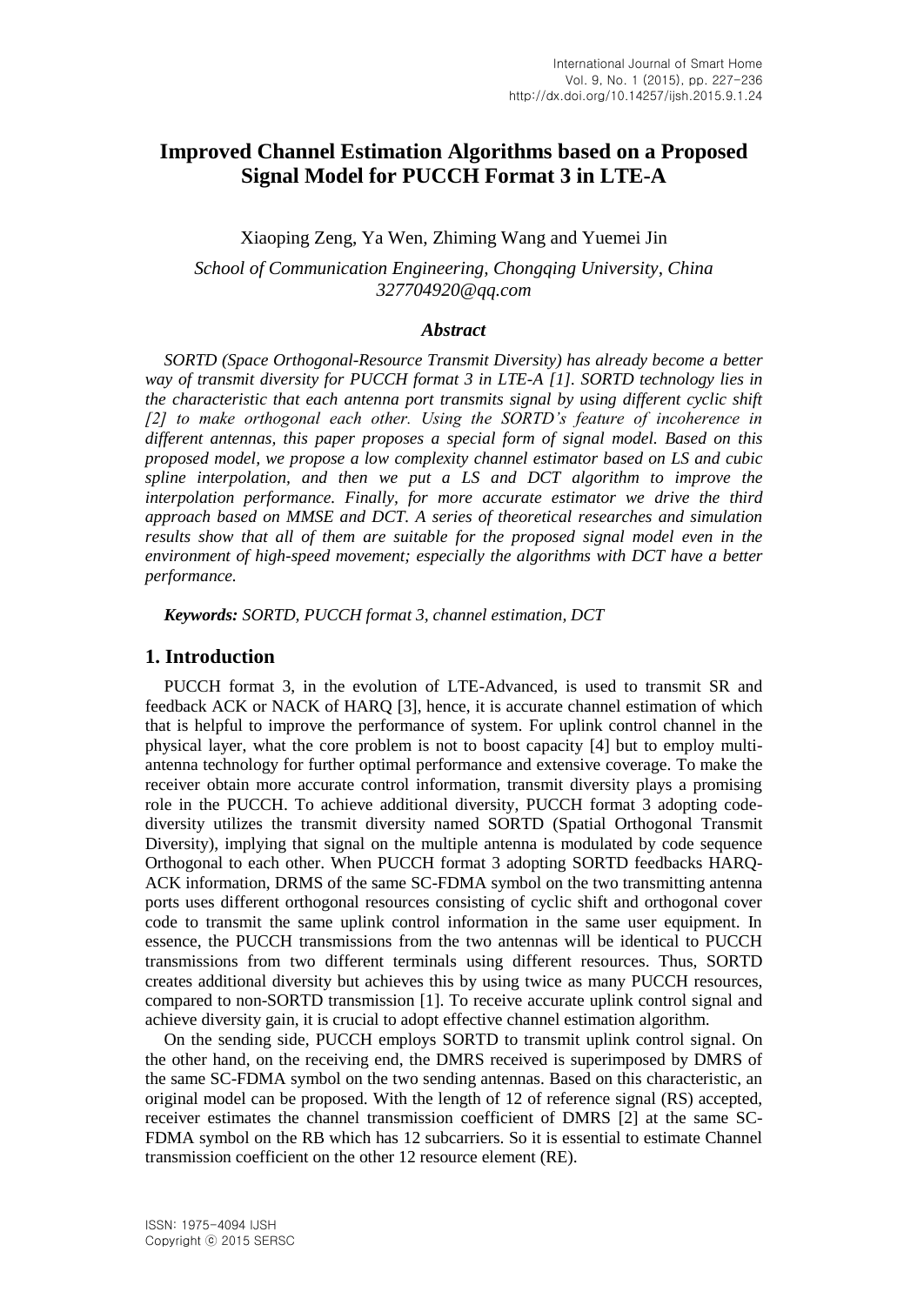Currently, channel estimation to use more interpolation algorithms consist of linear interpolation, curvilinear Interpolation and transform-domain Interpolation processing, while the algorithm based on discrete cosine transform (DCT) [5] has achieved outstanding performance in the OFDM system. For given a sequence of N points [6] [7], the principle of DCT is to extend the sequence of N points into the sequence of 2N points, thus reducing the high frequency component of the signal and making interpolation more effect. Based on the analyses above, this paper proposes three channel estimation algorithms appropriate for in the LTE-A system, PUCCH adopting SORTD transmits uplink control information, namely the three algorithms, respectively, are based on LS and cubic spline interpolation, LS and DCT interpolation and MMSE and DCT interpolation, which are applied to PUCCH format 3 on the two transmitting ports

In order to be closer to the real environment of mobile communication, we have simulated in the case of ETU( Extended Typical Urban) where the mobile speed are 3 km/h and 350 Km/h, respectively, which represents the slowest speed namely people walking and the fast speed namely high-speed rail on the ground. The result shows that the third algorithm has the better performance.

## **2. System Model**

#### **2.1. The Generation of DMRS**

PUCCH transmission from a terminal is always carried out over a single resource block in the frequency domain. In the case of PUCCH transmission, the length of the referencesignal sequence is thus always equal to 12 [1]. UE is based on the parameters configured by reference of network side and broadcast message to determine the parameters of DRMS, including group hopping number  $u$ , cyclic shift  $\alpha_{(p)}$  and superimposed orthogonal sequences  $\vec{w}^{(p)}$ . The demodulation reference signal sequence for PUCCH format 3 is defined by [8]:

$$
r_{p_{UCGH}}^{(\bar{p})}\left(m'N_{_{RS}}^{_{p_{UCGH}}}M_{_{SC}}^{_{RS}}+mM_{_{SC}}^{_{RS}}+n\right)=\frac{1}{\sqrt{p}}\overline{w}^{(\bar{p})}\left(m\right)z\left(m\right)r_{_{u,v}}^{(\alpha\bar{p})}\left(n\right) \tag{1}
$$

Where  $m' = 0, 1$ ;  $m = 0, \cdots, N_{RS}^{PUCCH} - 1$ ;  $n = 0, \cdots, M_{SC}^{RS} - 1$ .

Where  $N_{RS}^{PUCCH}$  indicates the number of reference symbols per slot for PUCCH, and  $M_{SC}^{RS}$  = 12 presents the number of DRMS's subcarriers for PUCCH. When the UE sends uplink control signals of PUCCH format 3, Due to transmit diversity [8], antenna port *p* will be mapped into antenna port  $p_0$  and  $p_1$ , for corresponding references  $n_{pucCH}^{(3,\tilde{p}_0)}$  and  $n_{pucCH}^{(3,\tilde{p}_1)}$ respectively. The Superposition of orthogonal codes produced by antenna  $P_0$  and  $P_1$  are equal to  $\begin{bmatrix} 1 & 1 \end{bmatrix}$  or  $\begin{bmatrix} 1 \end{bmatrix}$  [9]. Where  $z(m) = 1$  and orthogonal sequences  $\begin{bmatrix} \overline{w}(0) \cdots \overline{w}(N_{\text{gs}}^{\text{pucc}} - 1) \end{bmatrix}$ is seen as Table 1 [10].

 ${\sf Table~1.}$  Orthogonal Sequences $\left[\,\overline{\mathbf{w}}\,(\mathbf{0}\right)\cdots\,\overline{\mathbf{w}}\,(\,\overline{\mathbf{N}}\,_{\mathit{ss}}^{\mathit{prec}}\, -1)\,\right]$  for PUCCH Format 3

| Normal cyclic prefix | Extended cyclic prefix |
|----------------------|------------------------|
|                      |                        |

When each antenna port sends the same slot of DMRS, to which corresponding group hopping number will be the same, in other words, the only difference between two antenna ports is the cyclic shift  $\alpha_{(p)}$  calculated by  $n_{p_{UCCH}}^{(3,p)}$ . And the location of PUCCH demodulation reference symbols per slot can get from the Table 2 [10].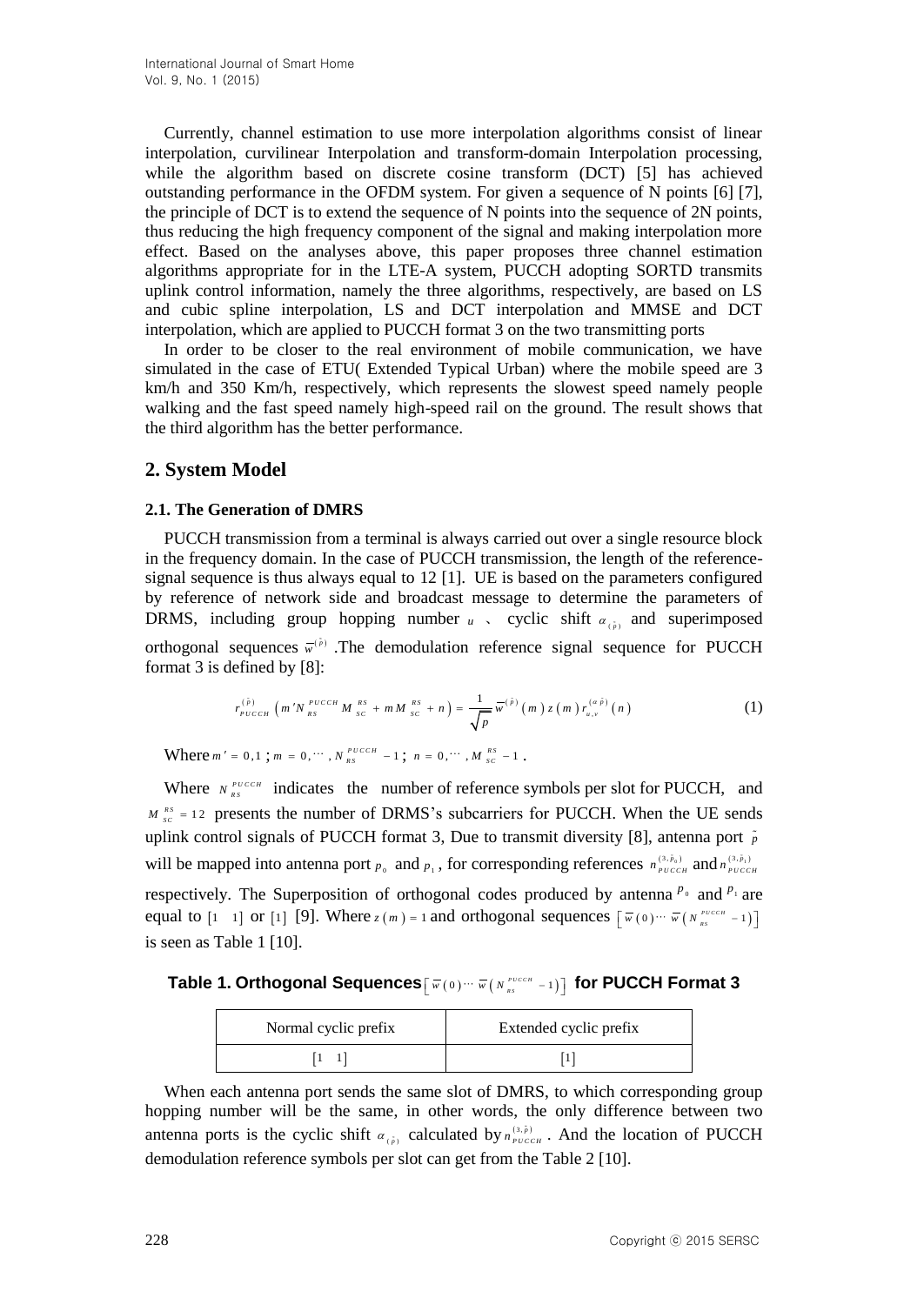| <b>PUCCH</b> format | Normal CP | Extended CP |
|---------------------|-----------|-------------|
| 1, 1a, 1b           | 2.3.4     | 2.          |
| 2a,2b               |           | N/A         |
|                     |           |             |

| Table 2. The Location of PUCCH Demodulation Reference Symbols per Slot |  |  |
|------------------------------------------------------------------------|--|--|
|                                                                        |  |  |

The DMRS location for PUCCH in the LTE-A can be seen from Table 2, showing that when UE adopts multiple antennas to transmit uplink control signal of PUCCH format 3, the location of reference signals are the same at the antenna port  $p_0$  and  $p_1$ -for normal CP, DRMS locates the first and fifth OFDM symbol in the each slot; while for the extended CP, DRMS locates the third OFDM symbol in the each slot.



**Figure 1. Extend CP for PUCCH format 3**

## **2.2. Signal Model**

On the port  $p_0$  and  $p_1$ , let the cyclic-shift length of the length-*l* SC-FDMA symbols are  $\alpha_0$  and  $\alpha_1$  respectively, that  $DMRS = \left[x_0, x_1e^{ja_0}, x_2e^{j2\alpha_0}, \dots, x_{11}e^{j11\alpha_0}\right]^T$  is mapped to  $p_0$  and  $DMRS = \left[x_0, x_1e^{ja_1}, x_2e^{j2a_1}, \cdots, x_{11}e^{j11a_1}\right]^T$  mapped to  $p_1$ . Signal on the receiving antenna is the overlay of signal from two transmission antennas, as follows:

$$
Y = \sum_{i=0}^{1} diag \{x_0, x_1 e^{j\alpha_i}, x_2 e^{j2\alpha_i}, \cdots, x_{11} e^{j11\alpha_i}\} h_i + z
$$
 (2)

Where  $Y = \begin{bmatrix} Y_0, Y_1, Y_2, \cdots, Y_{11} \end{bmatrix}^T$ ,  $h_i = \begin{bmatrix} h_{i,0}, h_{i,1}, \cdots, h_{i,11} \end{bmatrix}^T$  shows the channel transmission coefficient and  $z = [z_0, z_1, \dots, z_{11}]^T$  refers to the corresponding AWGN of different DMRS.

Based on the characteristic that each antenna port transmits signal by using different cyclic shift to make orthogonal each other, this paper puts a new signal model. Let the difference of cyclic shift of SC-FDMA symbol on the port  $p_0$  and  $p_1$  is  $\alpha$  namely  $\alpha_1 - \alpha_0 = \alpha$ . And the both sides of formula (2) are multiplied by the conjugate of DMRS, namely  $diag\{x_0, x_1e^{ja_1}, x_2e^{j2a_2}, \cdots, x_{11}e^{j11a_1}\}^H$ , we can get: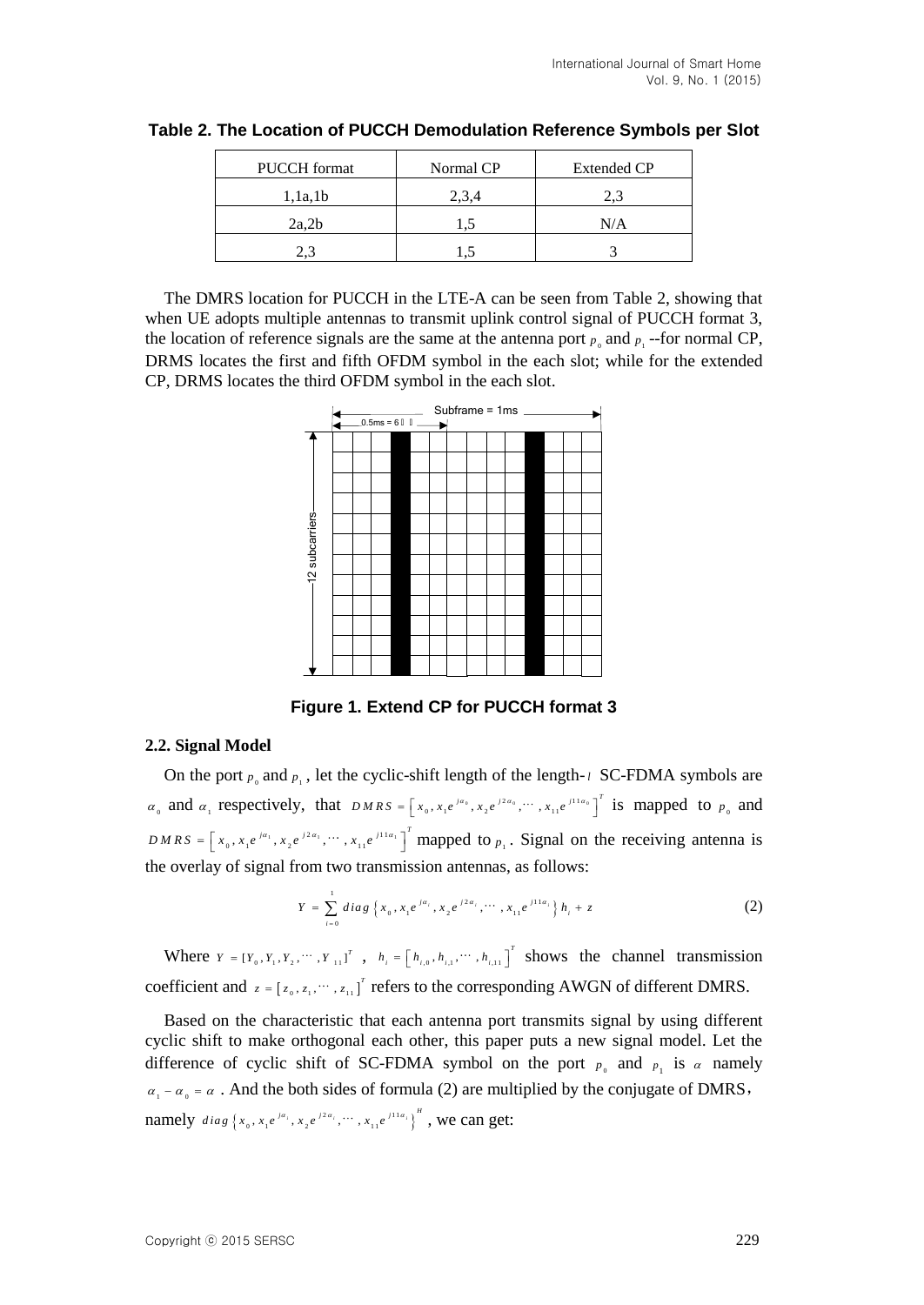$$
\tilde{Y} = \sum_{i=0}^{1} diag\left\{x_0, x_1 e^{j(a_i - a_0)}, x_2 e^{j2(a_i - a_0)}, \cdots, x_{11} e^{j11(a_i - a_0)}\right\}h_i + \tilde{z}
$$
(3)

Or get:

$$
\tilde{Y} = h_0 + diag\{1, e^{ja}, e^{j2a}, \cdots, e^{j11a}\} h_1 + \tilde{z}
$$
 (4)

Where  $\tilde{Y} = diag\{x_0, x_1e^{ja_1}, x_2e^{j2\alpha_1}, \cdots, x_{11}e^{j11\alpha_1}\}^H Y$ ,  $\tilde{z} = diag\{x_0, x_1e^{ja_1}, x_2e^{j2\alpha_1}, \cdots, x_{11}e^{j11\alpha_1}\}^H z$ .

#### **3. Channel Estimation Model**

Had mentioned above that the signals of two antenna ports are orthorhombic by using different cyclic shift, we have already got the signal model of formula (3). By exploiting the properties of reference signals (RS), we can propose three channel estimation approaches: The first one is a low complexity channel estimator based on LS and cubic spline interpolation; the second one is the channel estimator based on LS and DCT. The last one is channel estimator based on linear minimal mean square error (MMSE) and DCT.

#### **3.1. The Channel Estimator based on LS and Cubic Spline Interpolation**

1) Let  $F = \begin{vmatrix} 1 & 1 & 1 \\ 1 & 1 & 1 \end{vmatrix}$   $\begin{pmatrix} 1 & 1 & 1 \\ 1 & 1 & 1 \end{pmatrix}$  $1 \quad 1 \quad 1 \quad \cdots \quad 1$ 1 *T*  $F = \begin{vmatrix} 1 & e^{ja} & e^{j2a} & \cdots & e^{j11a} \end{vmatrix}$  $\begin{bmatrix} 1 & 1 & 1 & \cdots & 1 \end{bmatrix}^T$  $A = \begin{bmatrix} 1 & 1 & 1 & \cdots & 1 \\ 1 & e^{ja} & e^{j2a} & \cdots & e^{j11a} \end{bmatrix}$  and  $H = \begin{bmatrix} h_{0,0} & h_{0,1} & h_{0,2} & \cdots & h_{0,11} \\ h_{1,0} & h_{1,1} & h_{1,2} & \cdots & h_{1,11} \end{bmatrix}$  $n_{1,0}$   $n_{1,1}$   $n_{1,2}$   $n_{1,11}$  $H = \begin{bmatrix} h_{0,0} & h_{0,1} & h_{0,2} & \cdots & h_{0,1} \\ h_{1,0} & h_{1,1} & h_{1,2} & \cdots & h_{0,1} \end{bmatrix}$  $\begin{bmatrix} h_{_{0,0}} & h_{_{0,1}} & h_{_{0,2}} & \cdots & h_{_{0,11}} \end{bmatrix}$  $= \left| \begin{array}{cccc} n_{0,0} & n_{0,1} & n_{0,2} & n_{0,11} \\ h & h & h & \cdots & h \end{array} \right| ,$  $\begin{bmatrix} 0.0 & 0.1 & 0.2 \\ h_{1,0} & h_{1,1} & h_{1,2} & \cdots & h_{1,1} \end{bmatrix}$ , the equation (5) can be obtained by equation (4):

$$
\left(\tilde{Y}\right)_i = F_{(i,j)} H_{(i,j)} + \tilde{z}
$$
\n<sup>(5)</sup>

Where  $i = j = 1, 2, \dots, 12$  and  $(Y)$ , represents the elements at the  $j_{in}$  row of  $\tilde{Y}$ .

2) Let  $T = 2\pi/\alpha$ , if  $T$  is simplified into the simplest fraction and then assign its numerator to  $T'$ , the row in the matrix  $F$  will have a periodical change with  $T'$ . The first *T*' rows of *F* assigned to matrix *F'*, *F'* =  $\int_{a}^{a}$   $\int_{a}^{2a}$  ...  $f(T^{-1})$  $1 - 1 - \cdots - 1$ 1 *T*  $f' = \begin{bmatrix} f' & \cdots & f^{(T-1)a} \\ \vdots & \vdots & \vdots & \vdots \\ 1 & e^{ja} & e^{j2a} & \cdots & e^{j(T-1)a} \end{bmatrix}$  $\begin{bmatrix} 1 & 1 & 1 & \cdots & 1 \end{bmatrix}^T$  $T = \begin{vmatrix} 1 & 1 & 1 & 1 \\ 1 & 1 & 1 & 1 \\ 1 & 1 & 1 & 1 \\ 1 & 1 & 1 & 1 \end{vmatrix}$  W  $\begin{bmatrix} 1 & e^{ja} & e^{j2a} & \cdots & e^{j(\Gamma'-1)a} \end{bmatrix}$ will be obtained. The equation (5) could be substituted into Equation (6):

$$
\left(Y\right)_{i} = F'_{(i,:)}H_{(i,:)} + \tilde{z}
$$
\n<sup>(6)</sup>

Where  $j = 1, 2, \dots, 12$ ,  $i = (j - 1) \mod (T') + 1$ .

3) Let  $P = F'H$ , but  $\overline{P}$  is composed of element  $(i, j)$  satisfying equation  $i = (j - 1) \mod (T') + 1$ , which can be described as follows:

$$
\left[\overline{P}\right]_{i,j'} = \left[P\right]_{i,j} \tag{7}
$$

Where  $i = 1, 2, \dots, T'$ ;  $j' = 1, 2, \dots, 12/T'$ ;  $j = (j'-1)T' + i$   $i = 1, 2, \dots, T'$ . When  $T' = 2$ , the relationship between matrix  $P$  and  $\overline{P}$  is depicted in Figure 2, the sections marked as black are the elements in the matrix  $\overline{P}$ .



**Figure 2. Relationship between** *P* and  $\overline{P}$  when  $T' = 2$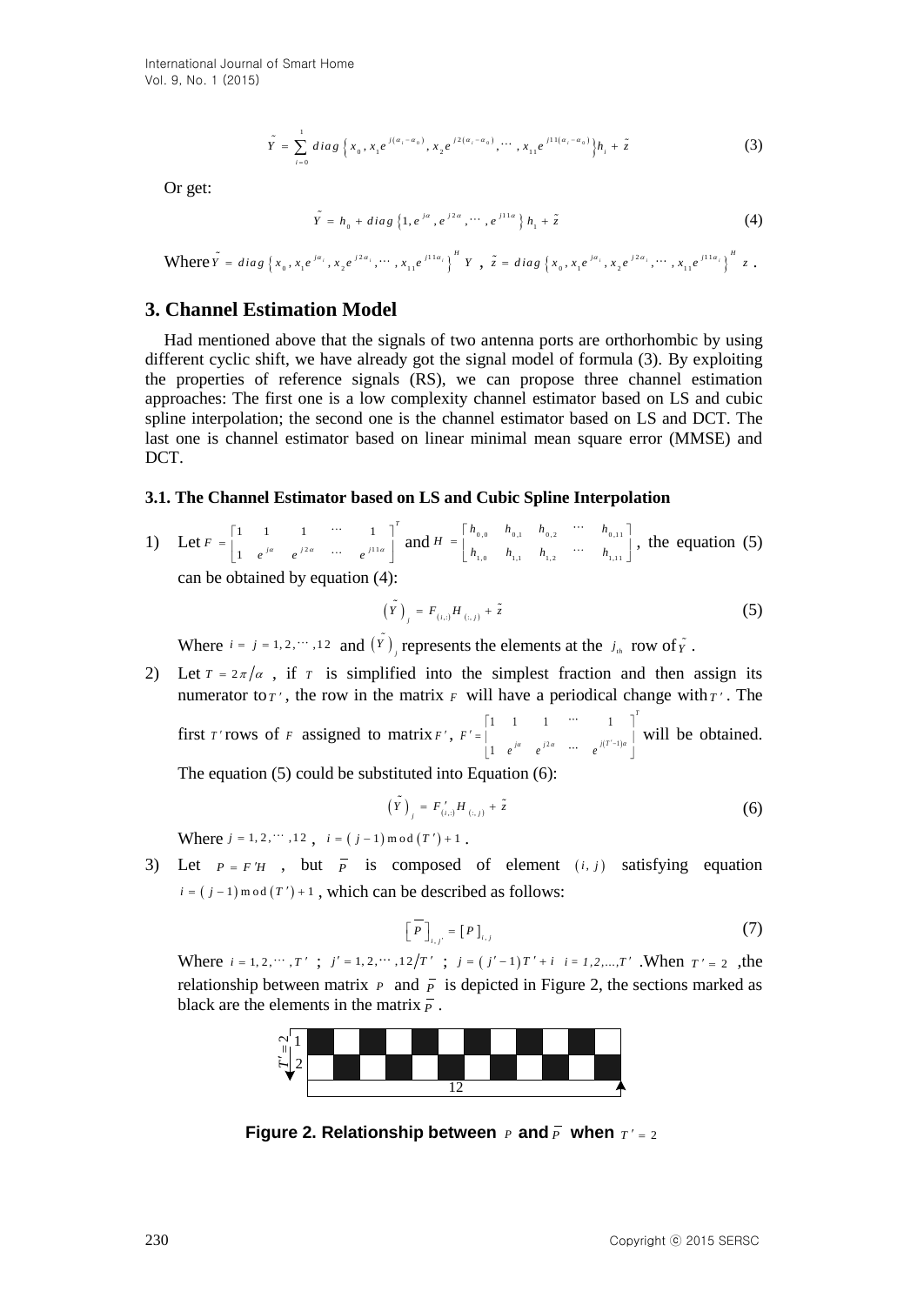4) The equation can be rewritten as

$$
\left(\tilde{Y}\right)_j = \left[\overline{P}\right]_{i,j'} + \left(\tilde{z}\right)_j \tag{8}
$$

Where  $j = 1, 2, \dots, 12$ ;  $i = (j - 1) \mod (T') + 1$ ;  $j' = (j - i)/T' + 1$ .

5) Based on the equation (8),  $\frac{1}{p}$  can be obtained by LS [11] approach

$$
\widehat{\overline{P}} = \left[ \widetilde{Y}_1, \widetilde{Y}_2, \cdots, \widetilde{Y}_{T'} \right]^T \tag{9}
$$

Where  $Y_k$  is the  $(12/T') \times l$  matrix, and the equation  $(Y_k)_{l} = (Y)_{l}$  will be established when  $l = 1, 2, \cdots, 12/T'$ ;  $k = 1, 2, \cdots, T'$ ;  $j = (l - 1)T' + k$ .

- 6) When  $\hat{P}$  namely the estimated value of  $\hat{P}$  is obtained, the some values in the matrix <sup>*P*</sup> Will be got. We can get  $\hat{P}$  according to the frequency similarity between adjacent subcarriers. Meanwhile,  $\hat{P}$  will be acquired by cubic spline interpolation algorithm.
- 7) Finally basing on  $P = F'H$ , we can get the estimated value  $\hat{H}$  of matrix H, that is  $\hat{H} = (F')^H \hat{P}$  $\left(10\right)^{H}$   $\hat{P}$  (10)

Hence the acquisition of  $\hat{H}$  can help us obtain the channel transmission coefficient of SC-FDMA symbol on the transmitting antenna ports  $p_0$  and  $p_1$  of corresponding receivers.

#### **3.2. The Channel Estimation Approach based on LS and DCT**

Exploiting Discrete Cosine Transform (DCT) to substitute the Cubic Spline Interpolation at the first channel estimation method, namely the 6th step on the first method is replaced by the steps as follows, and the rest of steps remain the same.

Performing DCT transform of matrix  $\hat{P}$  in the equation (9), we can get matrix  $\hat{P}^d$ , that is.

$$
\hat{\vec{P}}^d = D \hat{\vec{P}}^T \tag{11}
$$

Where  $\left[\,D\,\right]_{_{k}}$  $w_{k,l} = w_k \cos \left( \left( l + \frac{1}{2} \right) \right)$  $D$ ]<sub>k,l</sub> =  $W_k \cos\left(\left(l + \frac{1}{2}\right) \frac{p k}{M}\right)$  $w_k \cos\left(\left(l + \frac{1}{2}\right) \frac{pk}{M}\right)$ ,  $k, l = 0, 1, \cdots, 12/T' - 1$ , and it is noted that  $w_k = 1/\sqrt{12}$ when  $k = 0$ , whereas  $w_k = 1/\sqrt{6}$  when  $k \neq 0$ ,  $M = 12/T'$ .

Taking the inverse expanding DCT of matrix  $\vec{P}^d$  can obtain matrix  $\vec{P}$ , that is

$$
\hat{P} = D_E^{-1} \hat{P}^d / N \tag{12}
$$

Where 
$$
\left[D_{E}^{-1}\right]_{k,l} = w_{i} \cos\left(\left(\frac{k}{12} + \frac{1}{2M}\right)p l\right); k = -(T'-1), \cdots, 11; l = 0,1, \cdots, 12/T'-1; M = 12/T'
$$

. Let  $A = D_{E}^{-1}D$  and the sum of the elements which are in each row of matrix A are equal, so the  $N$  in the equation (12) is the sum.

Using matrix  $W_i$  to extract 12 points from the matrix  $\hat{P}$ , the estimated value  $\hat{P}$  of matrix  $P$  can be obtained, that is:

$$
\left(\hat{P}\left(i,\cdot\right)\right)^{T} = \Omega_{i}^{T} \hat{P}\left(:,i\right) \tag{13}
$$

Where  $\Omega = \left[ O_{12 \times (T'-i)} I_{12 \times 12} O_{12 \times (i-1)} \right]$ ,  $i = 1, \dots, T'$ .

At last, the DMSR of SC-FDMA symbol on the two transmitting antenna port  $P_0$  and  $p_1$  can be gotten.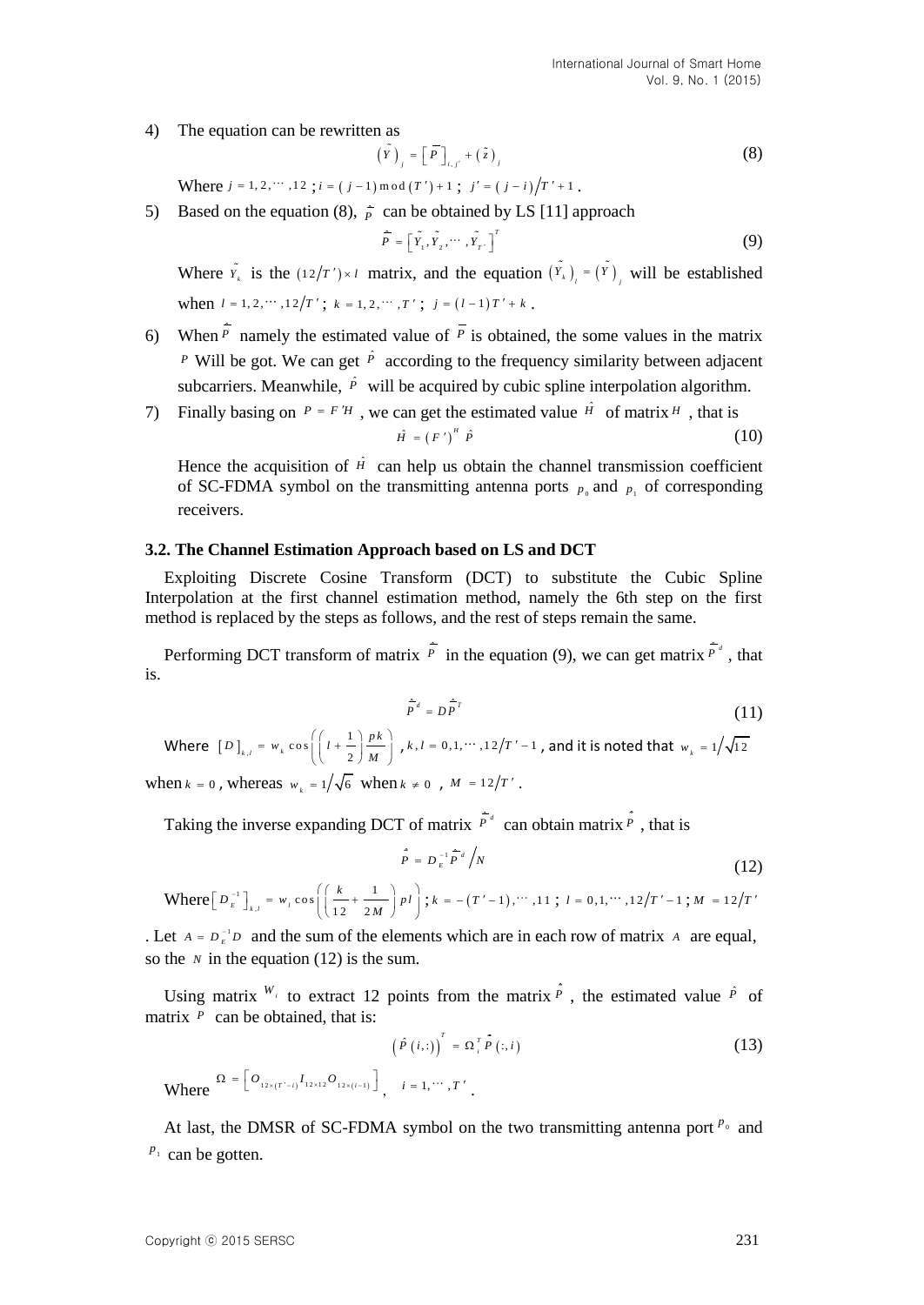#### **3.3. The Channel Estimating Approach based on MMSE and DCT**

The way to use MMSE instead of LS can estimate matrix *P* for more accuracy of channel estimation. In other words, the approach basing on MMSE and DCT is that apply the following step (1) to replace the step (5) in the second approach and the rest unchanged.

Using MMSE algorithm in the equation (8) to estimate  $\vec{P}$ , that is

$$
\hat{\overline{P}} = \left[ \Gamma_1 \tilde{Y}_1, \Gamma_2 \tilde{Y}_2, \cdots, \Gamma_T \tilde{Y}_T \right]^T
$$
\n(14)

Where  $\int_{-k}^{R}$  is a diagonal matrix of size  $\binom{12}{T} \times \binom{12}{T}$  and  $k = 1, 2, \dots, T'$ . Therefore, the estimated value of matrix *P* can be expressed as:

$$
\hat{P} = \left[ \Omega_1 D_E^{-1} \Gamma_1 \tilde{Y}_1, \Omega_2 D_E^{-1} \Gamma_2 \tilde{Y}_2, \cdots, \Omega_T D_E^{-1} \Gamma_T \tilde{Y}_T \right]
$$
(15)

## **4. Simulations and Analyses**

#### **4.1. Simulation Environment**

In accordance with the principle of channel estimation algorithm above, this paper not only uses MATLAB to simulate and verify but also compares the BER of HARQ-ACK when PUCCH uses single antenna and SORTD to send signals. In the process of simulation, the antennas are configured to receive  $2T \times 2R$  or  $1T \times 2R$  and the channel model is the overlay of ETU (Extended Typical Urban) model [1] and AWGN. Since the effect of the Channel estimation algorithm on system performance changes over SNR, MATLAB simulation must do 1000 times each SNR which equals to send 1000 uplink sub-frames and transmit 22 bits HARQ-ACK every time, which benefits to reduce the randomness. In order to examine the performance of three channel estimation approaches under the different movement speed namely 3Km/h and 350Km/h. The detail parameters are given by "Table 3".

| simulation parameter                             | Value                            |
|--------------------------------------------------|----------------------------------|
| carrier frequency                                | 2GHz                             |
| Bandwidth                                        | 5MHz                             |
| cyclic prefix                                    | Normal CP                        |
| FFT size                                         | 2048                             |
| <b>MIMO</b> allocation                           | $2T \times 2R$ or $1T \times 2R$ |
| Channel model                                    | <b>ETU</b>                       |
| The number of simulation times per<br><b>SNR</b> | 1000                             |
| Movement speed                                   | $3/350$ Km/h                     |
| PUCCH format                                     | PUCCH format 3                   |

**Table 3. Simulation Parameters**

#### **4.2. The Analysis of Simulation Result**

Figure 3 and figure 4 denote the BER of the HARQ-ACK information when PUCCH format 3 uses SORTD and single antenna to transmit HARQ-ACK and the channel estimation applies these three channel estimation approaches proposed in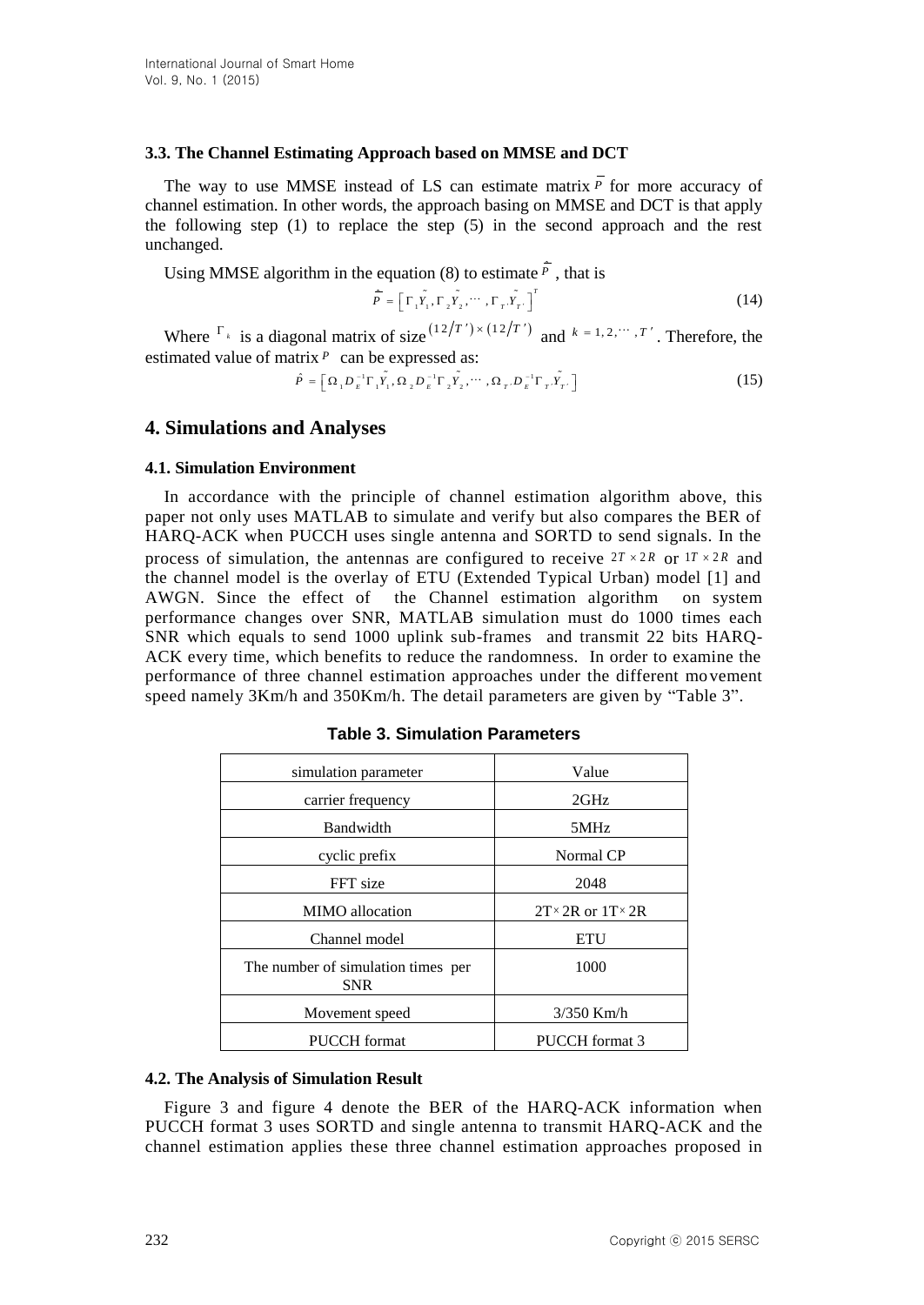the paper when PUCCH format 3 uses SORTD to transmit HARQ-ACK. As can be seen from Figure 3 and Figure 4, Firstly, BER of HARQ-ACK information decreases with the increase of SNR-that is the larger SNR is, the better performance of this channel estimation approach; Secondly, on the condition of a certain SNR if using three kinds of approaches to estimate channel, PUCCH format 3 estimates smaller BER of HARQ-ACK information by SORTD than by single antenna, and the BER obtained by estimation approach based on MMSE and DCT is the smallest, the approach based on LS and DCT takes the second place, the last one is approach based on LS and SPLINE interpolation; What is more, when SNR is bigger than 5dB, these three channel estimations approaches all can obtain approximately zero BER, that is HARQ-ACK information almost can be correctly received by base station. Finally, when SNR is 1dB, according to these approaches the BER of HAQ-ACK information all can remain 0.1 no matter in the high or low speed mobile situation.

In short, Compared Figure 3 with Figure 4, we find that in the case of the same SNR the BER obtained in the high speed mobile situation is higher than in low speed mobile situation but the difference is less than 0.1 dB. This shows that these approaches all can acquire a better the performance of channel estimations matter in the high or low speed mobile situation.

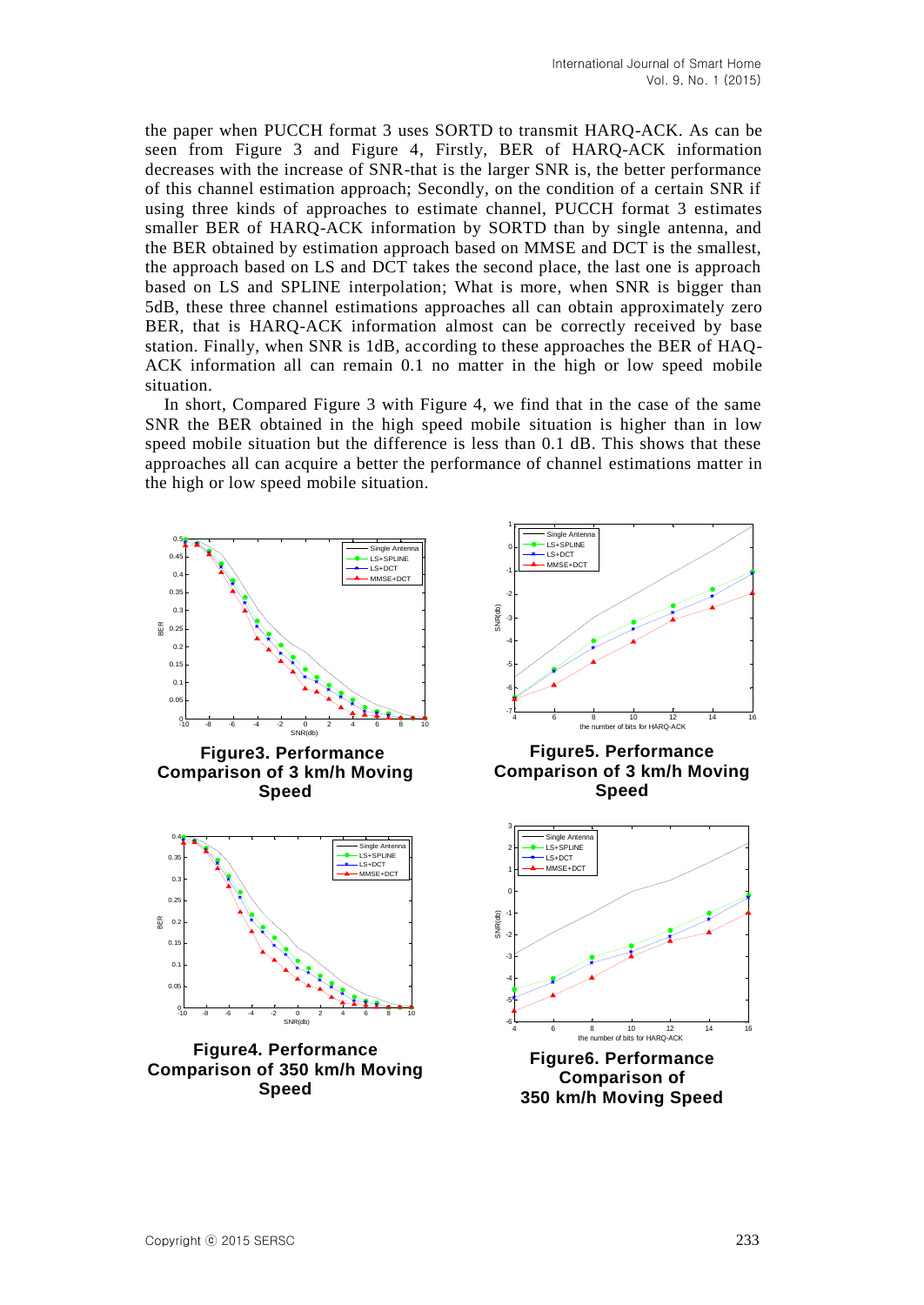Figure 5 and Figure 6 respectively express on the condition that the mobile speed are 3 km/h and 350 km/h, PUCCH format 3 utilizing the way to SORTD and single antenna to transmit HARQ-ACK information in varying length satisfies minimum requirement of SNR when receiver obtains less than 0.1dB of BER. Channel estimation based on SORTD employs three approaches mentioned in the paper to make an overall comparison with single antenna transmission. There are several information we can see from Figure 5 and Figure 6: Firstly, for purpose of less than 0.1 BER of HARQ-ACK information, the minimum value of SNR increase with the increase of the number of HARQ-ACK bits, that is to obtain the same BER, SNR required increases with the loads of HARQ-ACK. Secondly, when the length of HARQ-ACK information is a certain value, in order to obtain the same performance the SNR required of HARQ-ACK by single antenna is obviously bigger than by SORTD. Among the three estimations, the SNR required is lowest by the estimation based on MMSE and DCT, and estimation based on LS and DCT takes the second place, while the highest demand on the SNR is the estimations based on LS and Cubic spline interpolation.

Shortly, in the case of the same length of HARQ-ACK, in order to obtain the same BER, the SNR required in the high speed mobile environment is bigger than in the low speed mobile situation, but the difference is not more than 2 dB. This shows that these approaches all can acquire a better the performance of channel estimation no matter in the high or low speed mobile situation.

## **5. Conclusion**

This paper takes theoretical analysis as the starting point, based on the characteristics that PUCCH channel uses SORTD to transmit HARQ-ACK in the LTE-A system and the two transmitting antennas exploit different RS to make the signal on the two antennas orthorhombic, a new signal model is proposed. Based on this model we again put three channel estimation approaches, namely the estimation based on LS and cubic spline interpolation, the estimation based n LS and DCT and the last one based on the MMSE and DCT. These algorithms are simulated in the speed of 3 km/h and 350 km/h, the result indicates that these three estimations are all suitable for employing SORTD to transmit uplink control signal on the PUCCH in the LTE-A system.

## **Acknowledgement**

This work was supported by the National Natural Science Foundation of China (NSFC) under Grants 61171089 and the focus project of Chongqing for application and development under Grants cstc2013yykfB0137. The authors would like to thank the anonymous referees whose insightful comments helped us to improve the presentation of the paper. Meanwhile, they will express the same thanks to Dr. Zeng for all his kindness and help.

## **References**

- [1] S. Sesia, I. Toufik and M. Baker, LTE: The UMTS Long Term Evolution, John Wiley and Sons **(2009)**, pp. 585-590
- [2] 3GPP TS 36.211 v11.4, Evolved Universal Terrestrial Radio Access (E-UTRA), Physical channels and modulation, **(2013)** .
- [3] Z. Shen, A Papasakellariou, Montojo J, Gerstenberger D&Xu F, Overview of 3GPP LTEadvanced carrier aggregation for 4G wireless communications. Communications Magazine, **(2012)** February, vol. 50, No. 2, pp. 122-130
- [4] M. Hasan, Performance Comparison of Wavelet and FFT Based Multiuser MIMO OFDM over Wireless Rayleigh Fading Channel. International Journal of Energy, Information & Communications, **(2012)** Nov, vol. 3, no. 4, pp. 1-2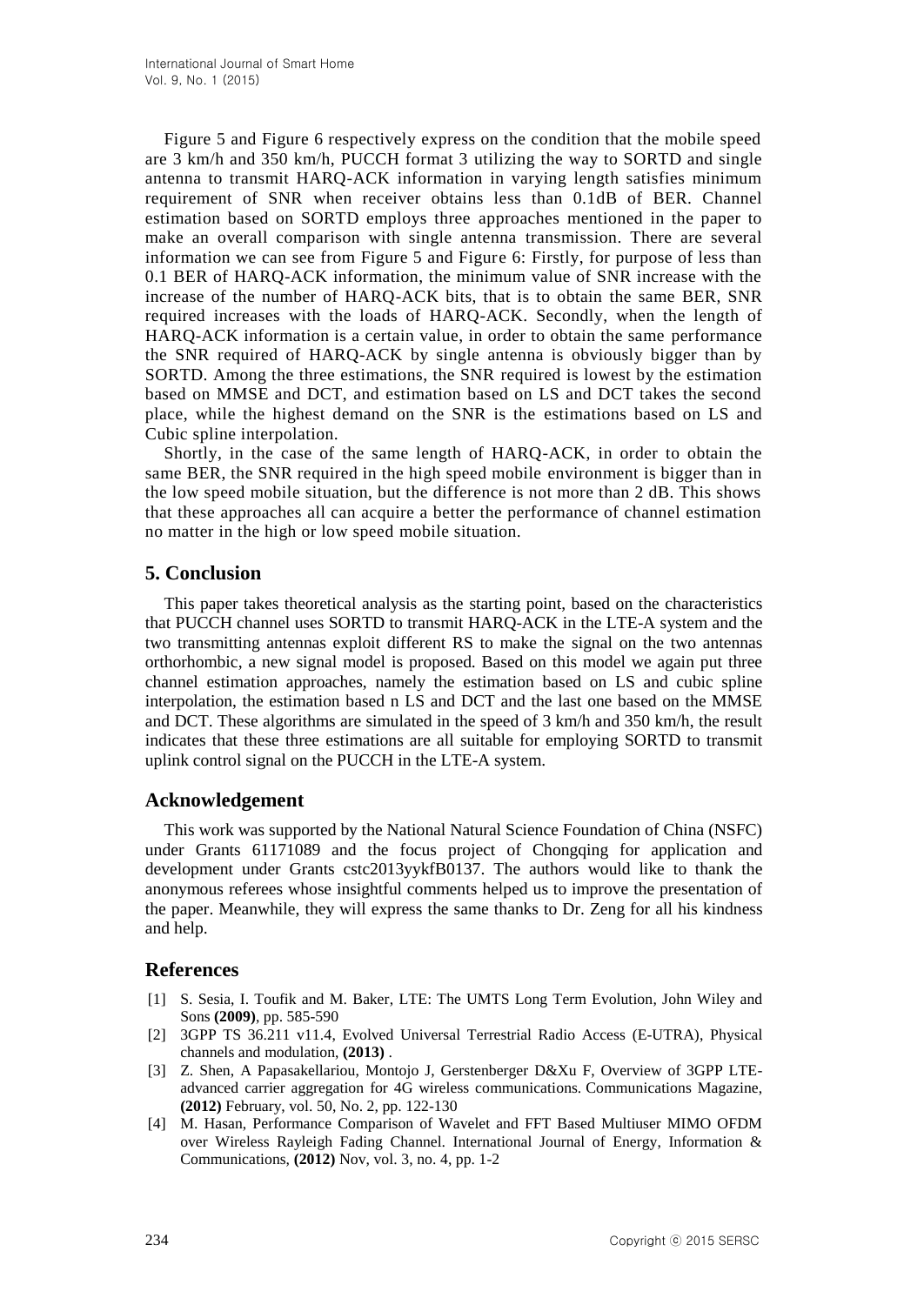- [5] M F, Abdullah Ghanim. M F L, Yonis A Z, Software Implementation and Comprehensive Performance of Uplink Channel on Mobile 4th Generation Technology[J], International Journal of Smart Home , **(2013)** May , Vol. 7, No. 3, pp. 1-4
- [6] R. C. de Lamare., Adaptive and Iterative, Multi-Branch MMSE Decision Feedback Detection Algorithms for Multi-Antenna Systems, **(2013)** October, Vol. 12, No. 10, pp. 5294-5308
- [7] S. J. Haghighi, S. Primak, Effects [of Side Information on Complexity Reduction in Superimposed](http://scholar.cnki.net/detail/summary.aspx?filename=SJES13011300096356&tablename=SJES_U&vendor=1100)  [Pilot Channel Estimation in OFDM Ssytems](http://scholar.cnki.net/detail/summary.aspx?filename=SJES13011300096356&tablename=SJES_U&vendor=1100), **(2010)** May, Vol. 11, No. 2, pp. 1-5
- [8] S. C. [Chan](http://scholar.cnki.net/result.aspx?q=%e4%bd%9c%e8%80%85%3a(Linchao+Yang)&uid=WEEvREcwSlJHSldSdnQ0TWcveHErNEJNNDBHb3NRSkJVeDJmbnNtSlQrazRjR09aT3BJNUg5Y2ZleE5FMlZJPQ==) , [X. X. Yang.](http://scholar.cnki.net/result.aspx?q=%e4%bd%9c%e8%80%85%3a(Min+Jia)&uid=WEEvREcwSlJHSldSdnQ0TWcveHErNEJNNDBHb3NRSkJVeDJmbnNtSlQrazRjR09aT3BJNUg5Y2ZleE5FMlZJPQ==), [Improved](http://scholar.cnki.net/detail/summary.aspx?filename=SJES13011300066835&tablename=SJES_U&vendor=1100) approximate QR-LS algorithms for adaptive filtering. IEEE Transactions on Circuits and Systems-Ⅱ: Express Briefs, **(2004)** May, Vol. 51, No. 1, pp. 29-39
- [9] Hasan M. Performance Comparison of Wavelet and FFT Based Multiuser MIMO OFDM over Wireless Rayleigh Fading Channel. International Journal of Energy, Information & Communications, **(2012)** November, Vol. 3, No. 4, pp. 3-5
- [10] 3GPP TS 36.211, Access E U T R. Physical Channels and Modulation. **(2009)** December
- [11] Meili Zhou,Bin Jiang,Wen Zhong. Efficient Channel Estimation for LTE Uplink, Wireless Communications & Signal Processing, **(2009)** November, Vol. 11, No. 4, pp. 13-25

## **Authors**



**Xiaoping Zeng** received the B.E., M.S., and Ph.D. degrees in Electrical Engineering from Chongqing University, Chongqing, China in1982,1987, and 1996, respectively.He is now aprofessor, Ph.D. supervisor and Dean of College of Communication Engine ering atthe College of Communication Engineering, Chongqing University, China.He is also a visiting professor at The OhioStat e University at Columbus. His research interests include broadba nd wirelessnetwork, communication signal processing and biome dical signal processing.



**Ya Wen** received the B.S. degree from Chongqing University of Posts and Telecommunications in 2013. Since 2013 she joined Chongqing University for a master degree. Now she is working on a wide array of wireless communication technologies including TD-SCDMA, LTE and aeronautical Ad hoc networks.



**Zhiming Wang** received the B.E degree in electronic information engineering from the Chongqing University, Chongqing, China, in 2009. He is a Ph.D. degree candidate with the College of Communication Engineering, Chongqing University. His research interests include TCP modeling, congestion control, and aeronautical Ad hoc networks.



**Yuemei Jin** received the B.E degree in electronic information engineering from the Chongqing University, Chongqing, China. In 2012. Since 2012 she joined Chongqing University for a master degree. Now she is working on the connectivity of aeronautical Ad hoc networks